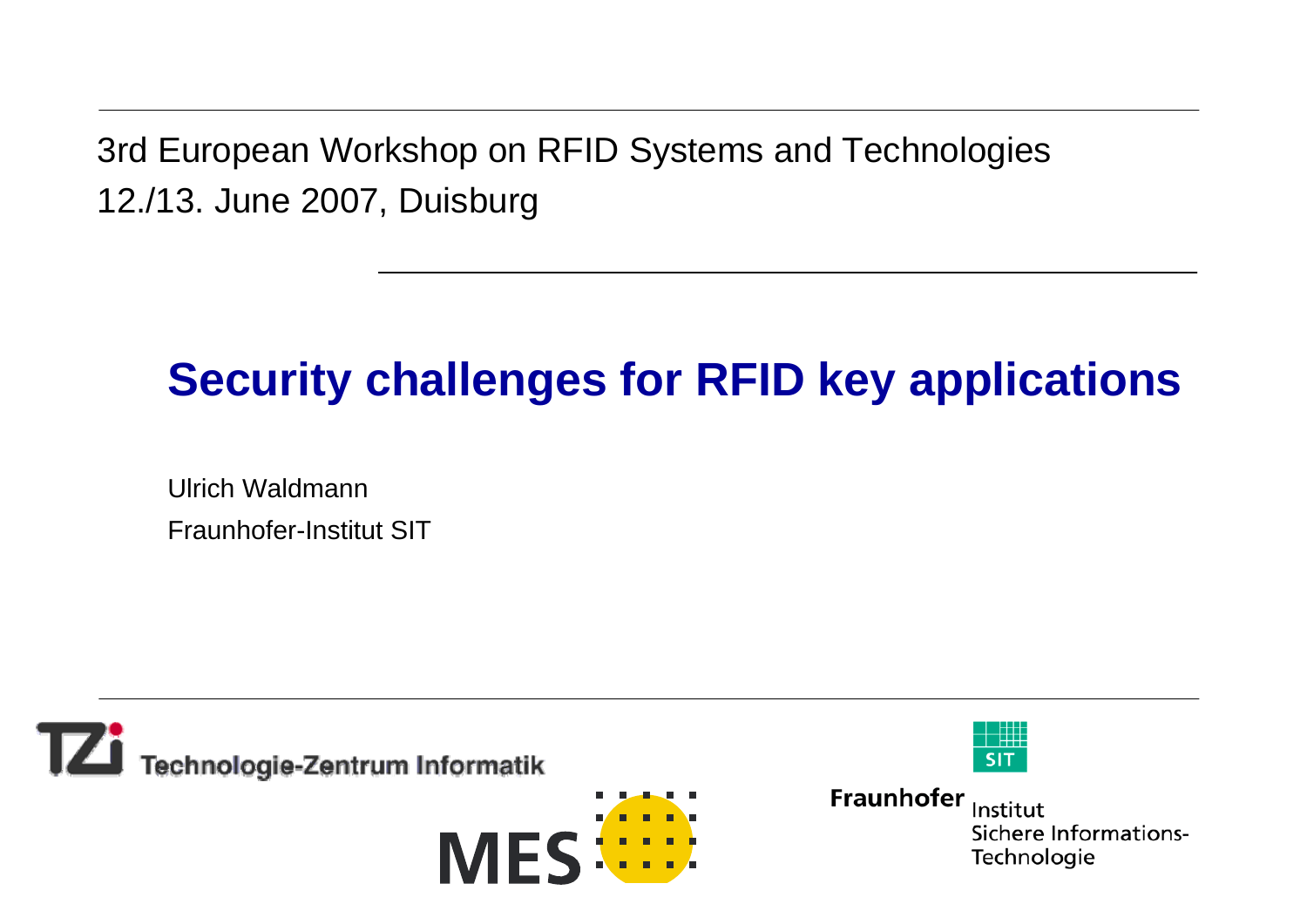### **Content**

**Discussion of product anti-counterfeiting with RFID** 

- $\mathcal{L}_{\mathcal{A}}$ **Background**
- $\mathcal{L}_{\mathcal{A}}$  Pharmaceutical supply chain with RFID
	- ¾Motivation to introduce RFID
	- ¾ Implementation example
		- -Achieved security level
		- -Attack scenario
	- ¾Recommended security solution
	- ¾**Summary**





Fraunhofer Institut Sichere Informations-Technologie

 $\frac{1}{\mathsf{SIT}}$ 

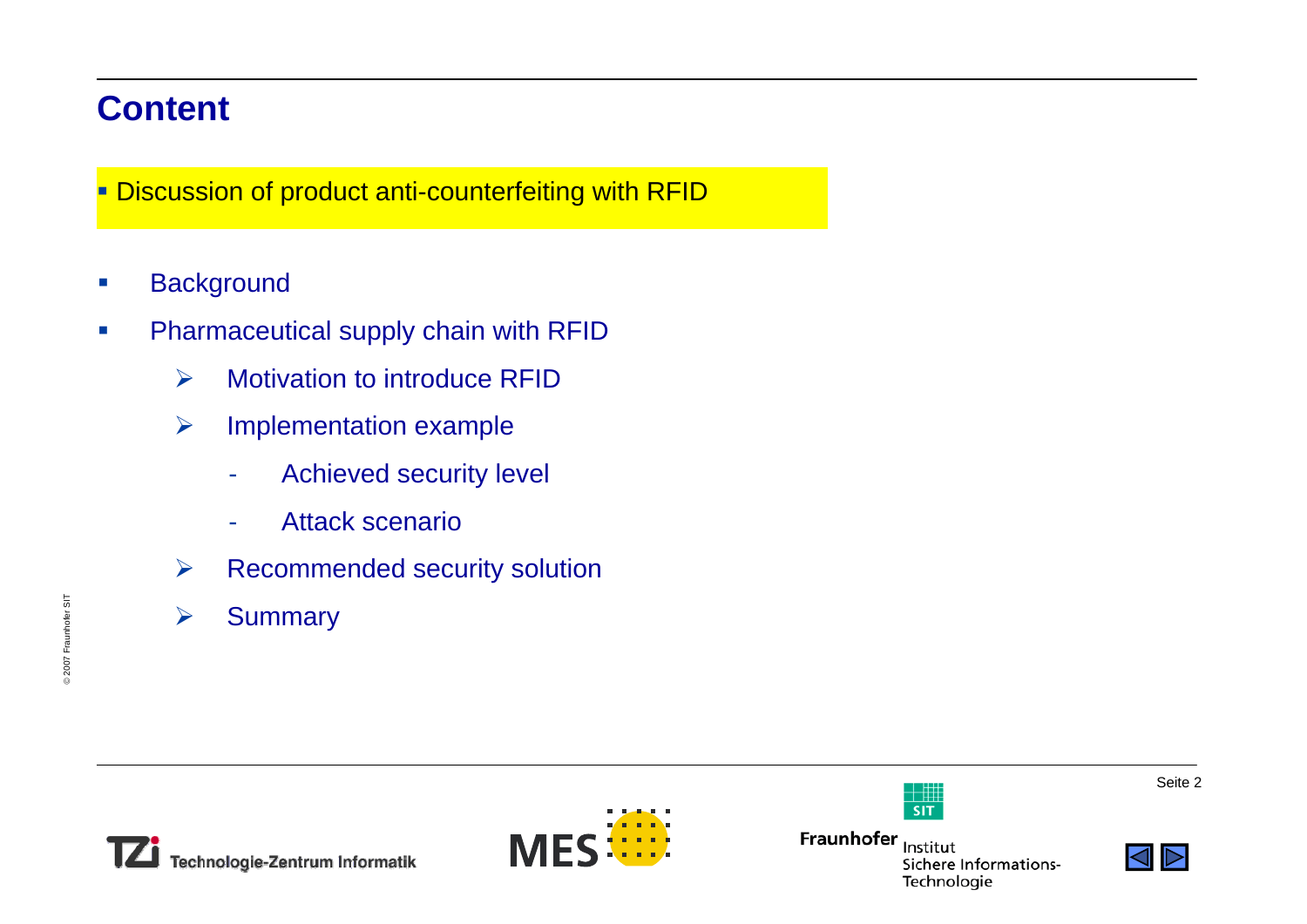## **Background: RFID security report**

**"Technology-integrated data security of RFID systems"** (in German only)

- **Application-specific security requirements**
- **Recommended security measures**
- Open R & D issues

Three RFID application scenarios:

- **1. Automotive production**: Identification of components
- **2. Retail supply chains**: Identification of consumer goods
- **3. Pharmaceutical supply chain**: Drug anti-counterfeiting

Free download: www.sit.fraunhofer.de/rfid-studie2007





Technologie-Zentrum Informatik



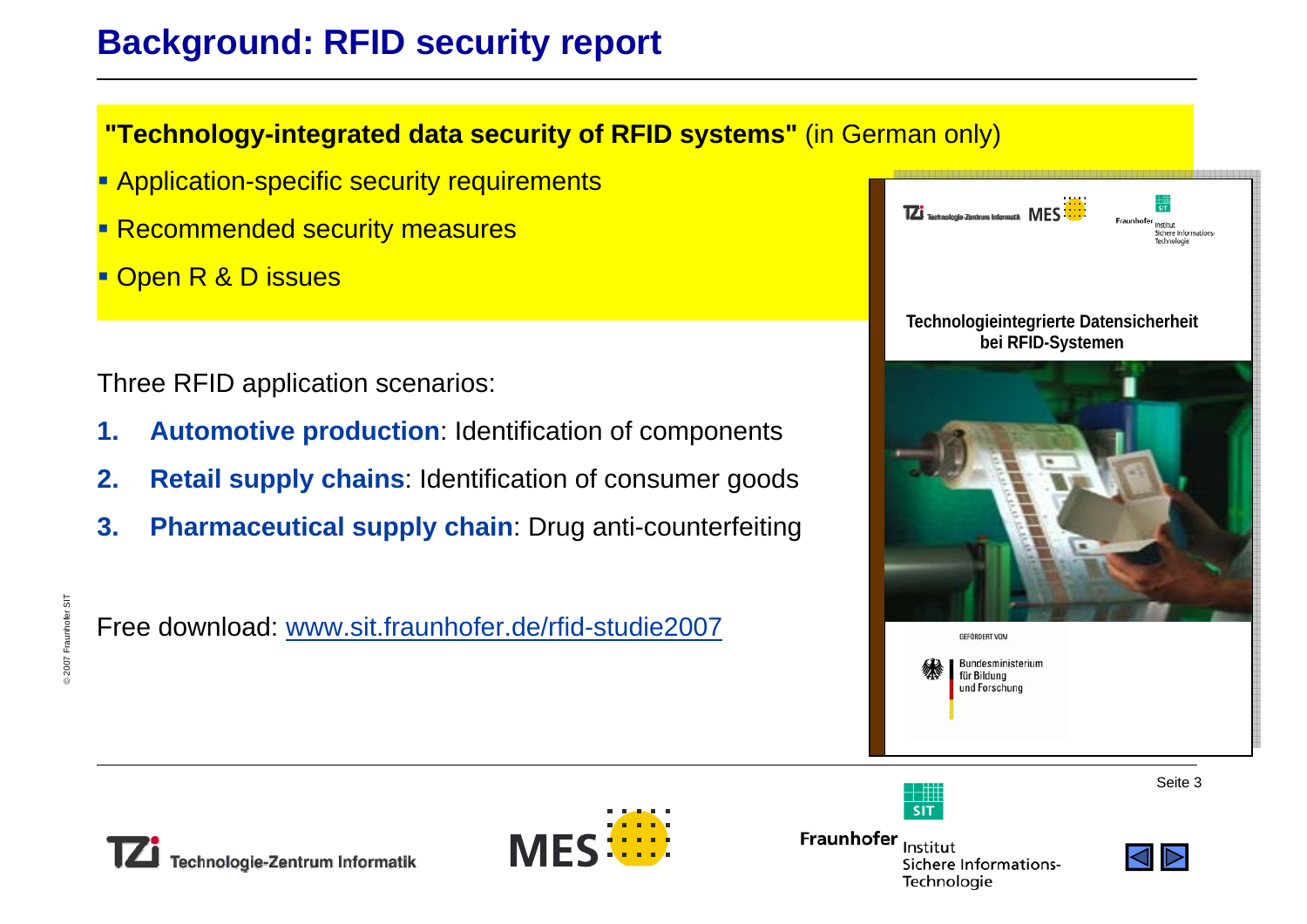# **Pharmaceutical supply chain with RFID: motivation**

WHO: 5-8% of global drug turnover by counterfeit products

- US Food & Drug Administration (FDA)
	- **► RFID on item-level recommended**
	- $\triangleright$  Electronic pedigree
- RFID concepts of EPCglobal most promising
	- ¾ Electronic Product Code (EPC)
- European wholesalers against RFID
	- ¾ Pushing of 2-dim. Barcode (EAN 128)
	- ¾ Specific national requirements (e.g. PZN)
	- $\triangleright$  RFID too expensive and not reliable
	- ¾ EPC needs network & databases
	- $\triangleright$  EPC without batch number, expiring date



Source: [platzen06]



Seite 4





Fechnologie-Zentrum Informatik



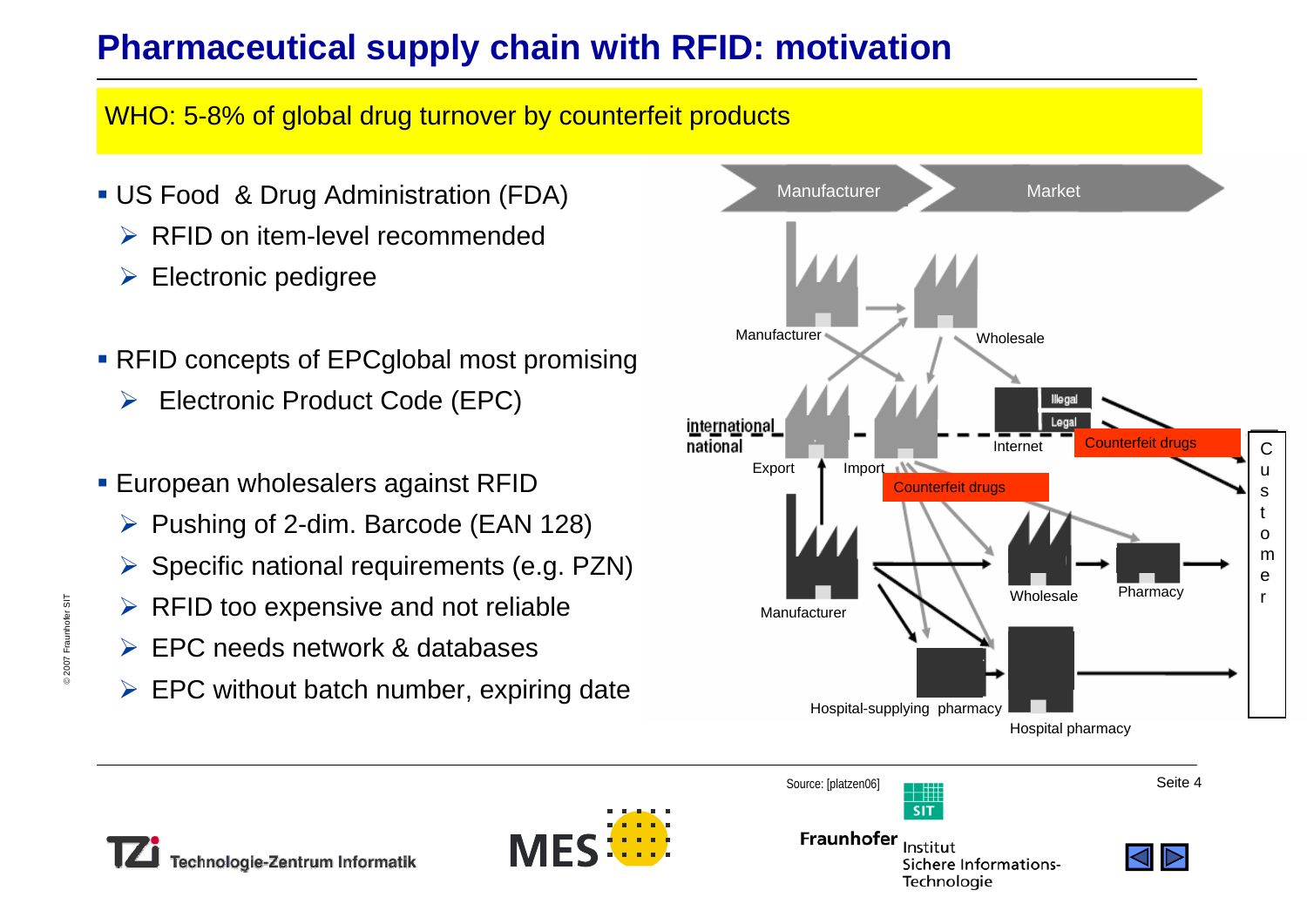# **Existing RFID solution (IBM, USA)**

Major objectives: Proof of genuineness of traded drugs, tracking & tracing



Technologie-Zentrum Informatik

© 2007 Fraunhofer SIT 2007 Fraunhofer SIT



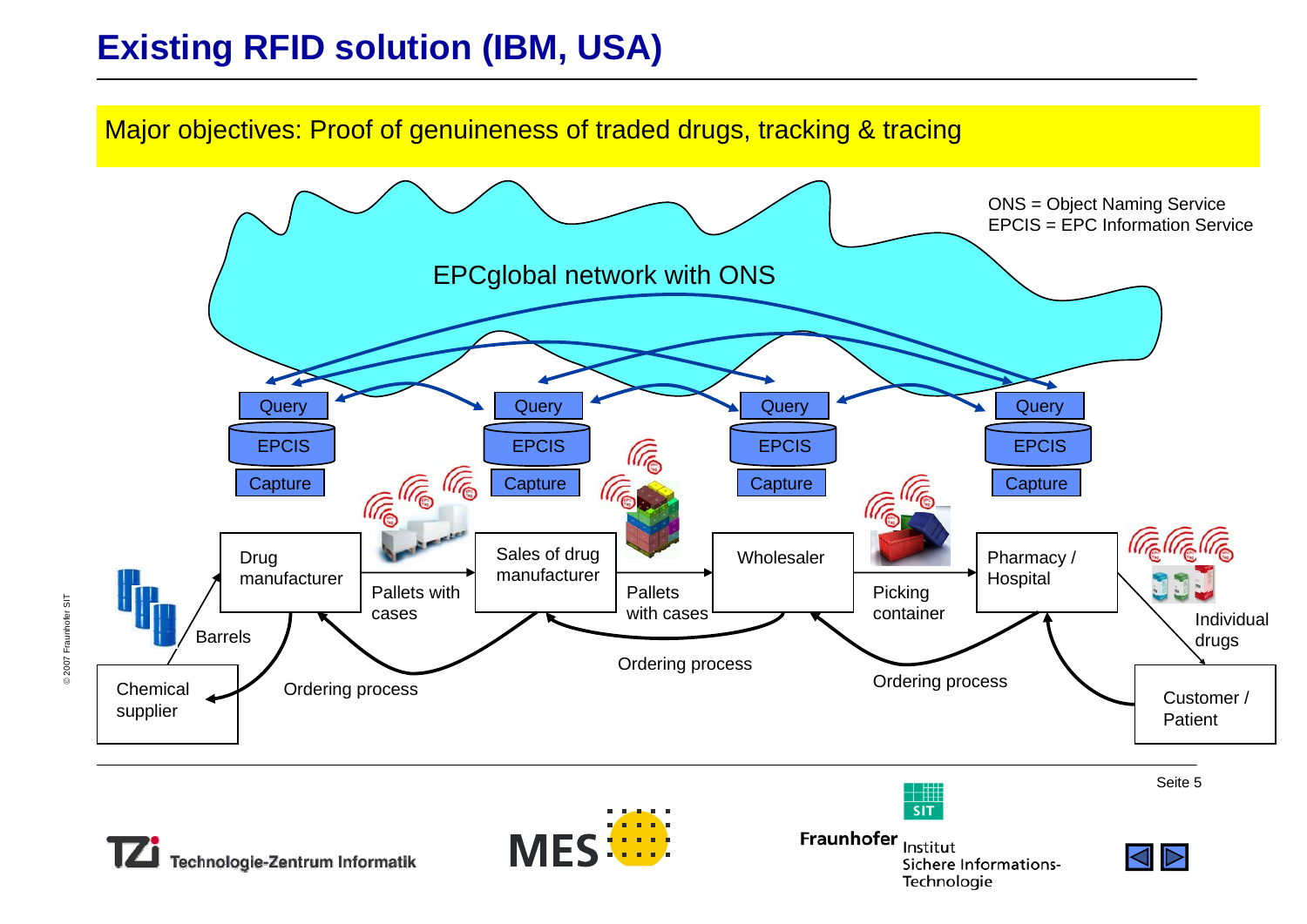# **Characteristics of the RFID solution (IBM, USA)**

#### Minimal data on passive EPCglobal tags

- **Tag ID from chip manufacturer:** "burnt-in code" with chip serial number
- EPC from drug manufacturer with serial number of product
- Drug manufacturer registers product under both identifiers

- Access to EPCIS via XML queries over EPCglobal network
- **If product not registered: probably counterfeit**
- **Duplicate check using the combination of tag ID / EPC**
- The parts of the pedigree remain at their original EPCIS

#### **Tag ID** with serial number

**EPC** 

+



**Anti-counterfeiting is based on assumption that "burnt-in" tag identifier can not be copied** 







⊥⊞<br>ऽ।T

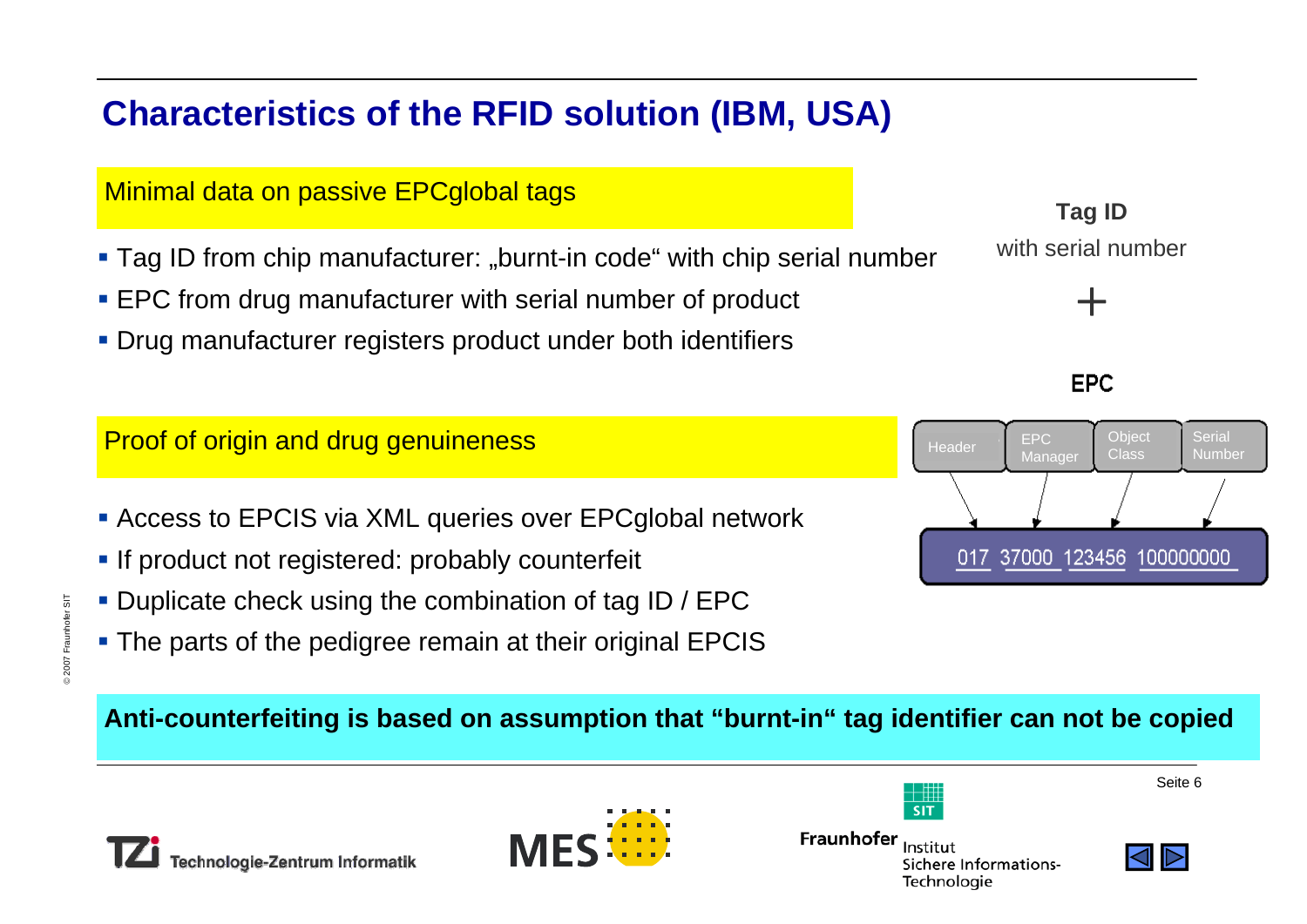# **Security considerations**

Functional reliability takes priority over security mechanisms

- Customers consider that verification of identifiers is effective
- Most discussions about choice of HF or UHF on item level
	- ¾ Heterogenous reading conditions, materials, packaging
	- ¾ High line-speeds, dense aggregations, different orientations
	- $\triangleright$  100% reading rate not reached

But: attacks at the RFID air interface possible

- Unauthorized reading of tag data (sniffing)
- Tag cloning

**Sniffing and tag cloning may be used by forgers to label counterfeit products**

Operating range

Interrogator

Tag

Backward channel eavesdropping range

Malicious scanning range

Forward channel eavesdropping range

Source: [ranasinghe06]





Fraunhofer Institut Sichere Informations-Technologie

**SIT** 

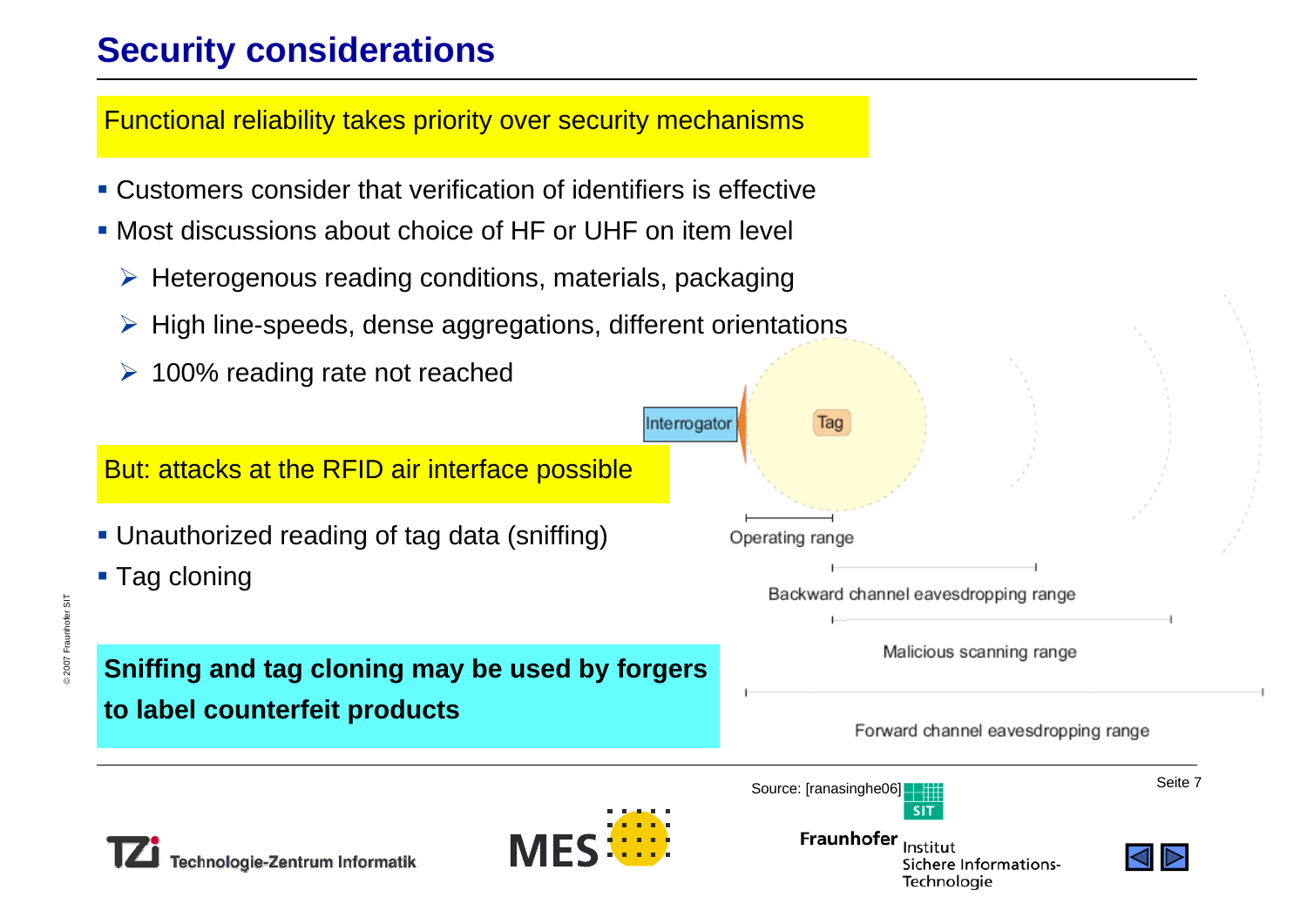#### **Example of an attack scenario**

Counterfeit drugs with cloned RFID tags

#### **Problems**

- ¾ Current EPC tags (CLASS1 Gen2) are passive low-cost tags
- $\triangleright$  No overall security concept
- ¾ Unrestricted reading access to tag data (Tag ID, EPC)
- ¾ Counterfeiters may have access to freely programmable tags
- $\triangleright$  Unsecured tag connection with product

#### **Proposed security solution**

- ¾ **Security level 1:** Verification of tag identifiers
- ¾ **Security level 2:** Verification by means of electronic pedigree
- ¾ **Security level 3:** Verification by means of cryptographic tag authentication
- ¾ **Security level 4:** Verification of the product (correlation tag -> product)





†∰<br>SIT

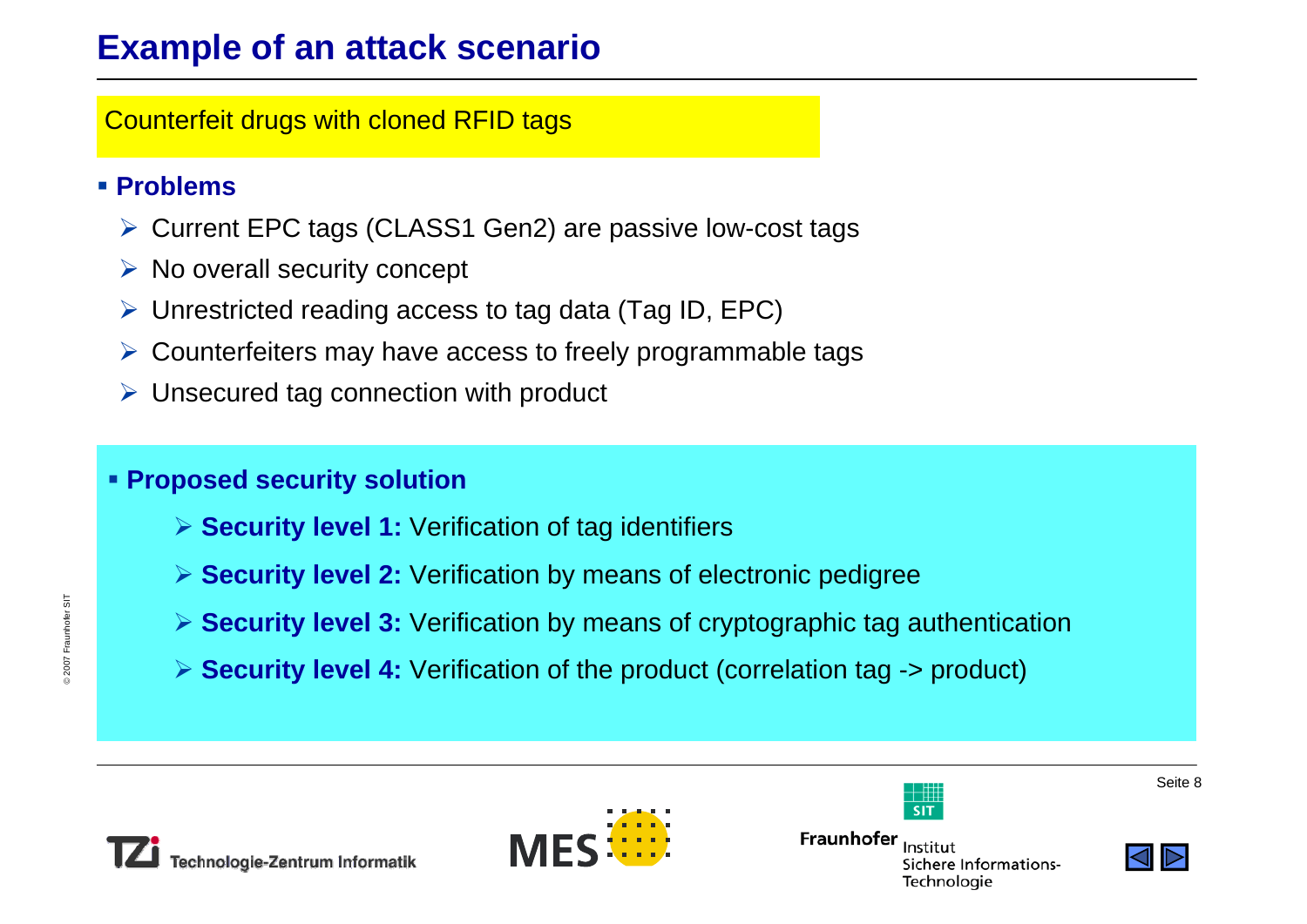# **Security level 1: Tag identifiers and level 2: Electronic pedigree**

#### Read-only tag identifiers available on EPC tags

- Tag serial number stored by chip manufacturer
- **Product serial number stored by drug manufacturer**
- Valid combinations registered with drug manufacturer

#### Electronic pedigree according to EPCglobal

- **Each receiving party adds information and** digitally signs the whole document
- Whole pedigree sent along with product
- **Plausibility tests with product & transaction info**
- Possible to append files (e.g. product images)

#### **Pedigree not sufficient against counterfeiting: Counterfeit products may refer to valid pedigrees**

| pedigree                                    |
|---------------------------------------------|
| receivedPedigree id="ReceivedPed-2"         |
| documentInfo                                |
| pedigree                                    |
| shippedPedigree id="ShippedPed-2"           |
| documentInfo                                |
| pedigree                                    |
| receivedPedigree Id="ReceivedPed-1"         |
| documentInfo                                |
| pedigree                                    |
| shippedPedigree Id="ShippedPed-1"           |
| docmentinfo                                 |
| initialPedigree                             |
| serialNumber                                |
| productinfo                                 |
| itemInfo                                    |
| itemInfo                                    |
| transactionInfo                             |
| senderInfo                                  |
| recipientInfo                               |
| transactionIdentifier                       |
|                                             |
| signatureInfo                               |
| Signature (Manuf. Signs: ShippedPed-1)      |
| receivingInfo                               |
| signatureInfo                               |
| Signature (Wholesaler Signs: ReceivedPed-1) |
| itemInfo                                    |
| transactionInfo                             |
| senderInfo                                  |
| recipientInfo                               |
| transactionIdentifier                       |
|                                             |
| signatureInfo                               |
| Signature (Wholesaler Signs: ShippedPed-2)  |
| receivingInfo                               |
| signatureInfo                               |
| Signature (Retailer Signs: ReceivedPed-2)   |





Fraunhofer Institut Sichere Informations-Technologie

 $\frac{1}{\mathsf{SIT}}$ 



Seite 9

© 2007 Fraunhofer SIT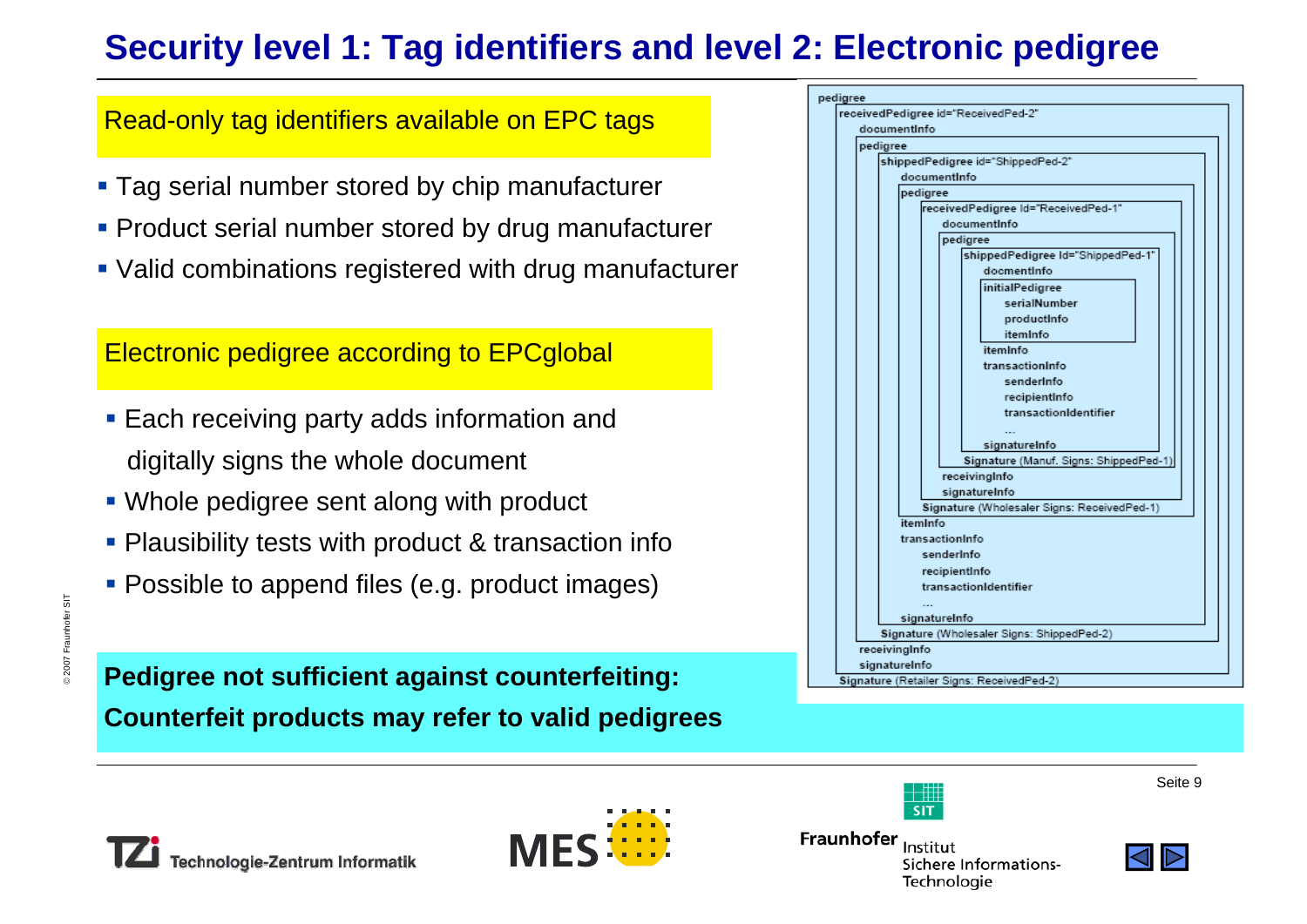# **Solution level 3: Tag authentication**

Strong authentication with challenge-response using tag-individual keys

- Would be best solution from the security point of view
- Though impractical in open supply chains with unknown set of tags



**Strong authentication hardly feasible on low-cost tags: no cryptographic unit on tag**

**real-time requirements, complex key management, database access** 





Fraunhofer Institut Sichere Informations-Technologie

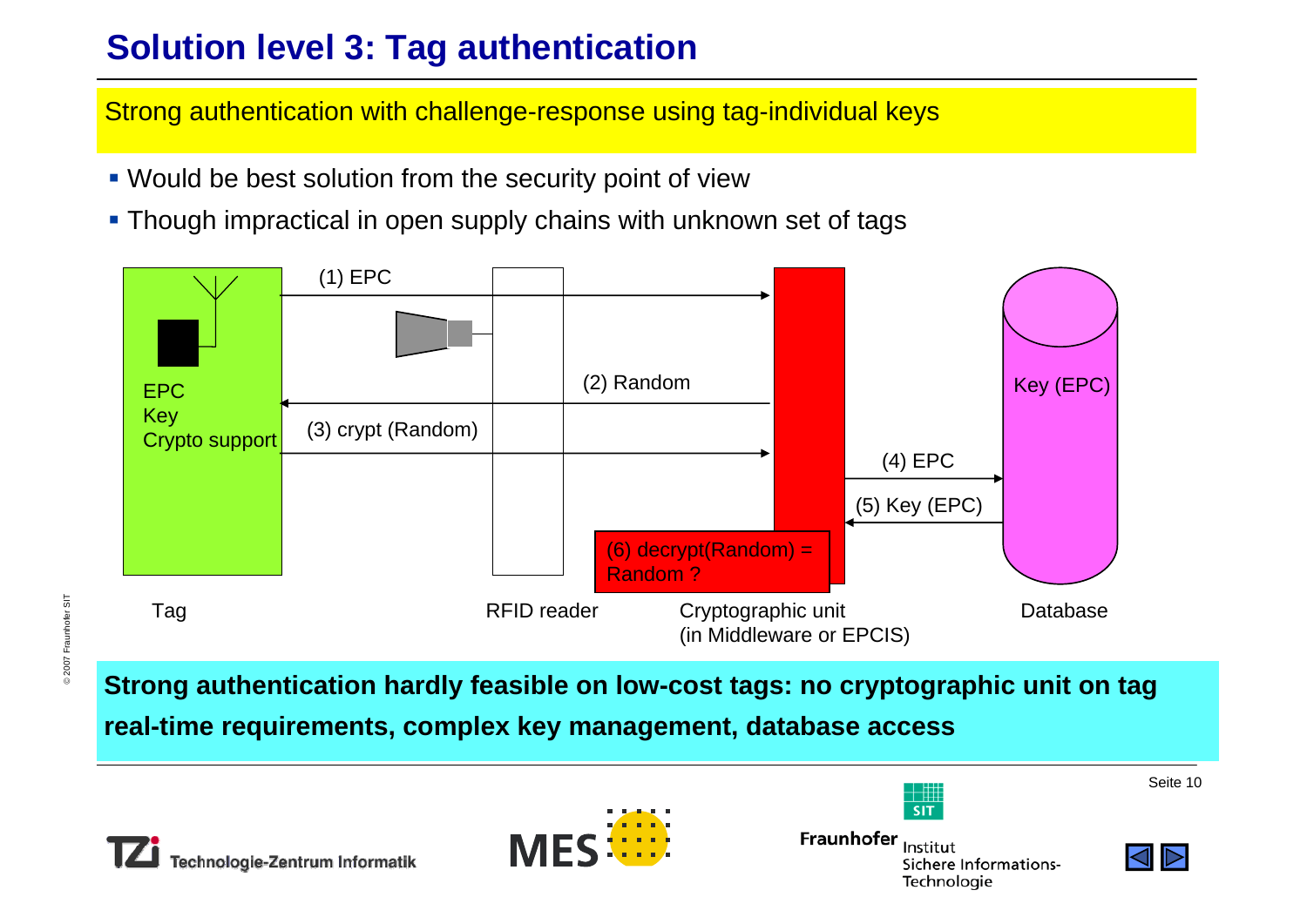# **Solution level 3: Tag authentication (cont.)**

#### Restrictions on low-cost tags

- Number of electronic gates only 5.000 to 10.000
- **Maximum 2.000 available for security** 
	- ¾ **RSA** (1024 bit): 67.000
	- ¾ **AES** (128 bit): 20.000-30.000
	- ¾ **Lightweight ECC** (163 bit): 15.094
	- ¾ **Lightweight AES** (128 bit)**:** 3.595
	- ¾ **Lightweight DES** (112 bit): 2.168
- **Legal regulations on frequencies, bandwidths etc.**
- **Example Limited power supply**

© 2007 Fraunhofer SIT 2007 Fraunhofer SIT

- **Frequent power interruptions**
- **Tags are not tamper-resistant**

**Restricted cryptography due to hardware limits, desired overall performance & costs**





Fraunhofer Institut Sichere Informations-Technologie

 $\frac{1}{\mathsf{SIT}}$ 

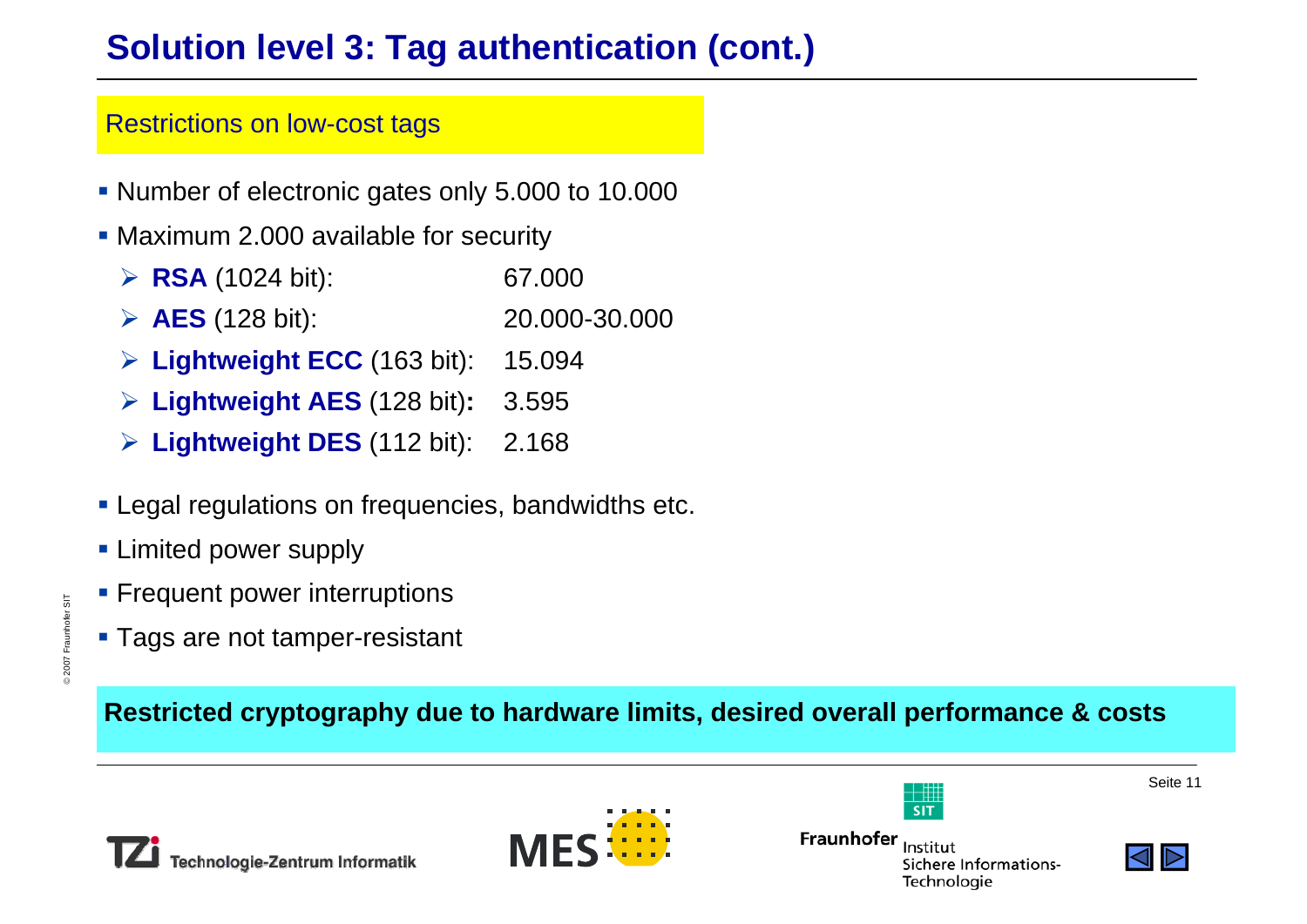# **Solution level 3: Tag authentication (cont.)**

Search for cryptographic operations that go with low-cost tags

Example of lightweight authentication: simple bit operations (XOR) with subkeys K1, K2, K3



**Efficient operations on tag, but complex in terms of key distribution:** 

**database access, synchronization, security of keys?**





Fraunhofer Institut Sichere Informations-Technologie

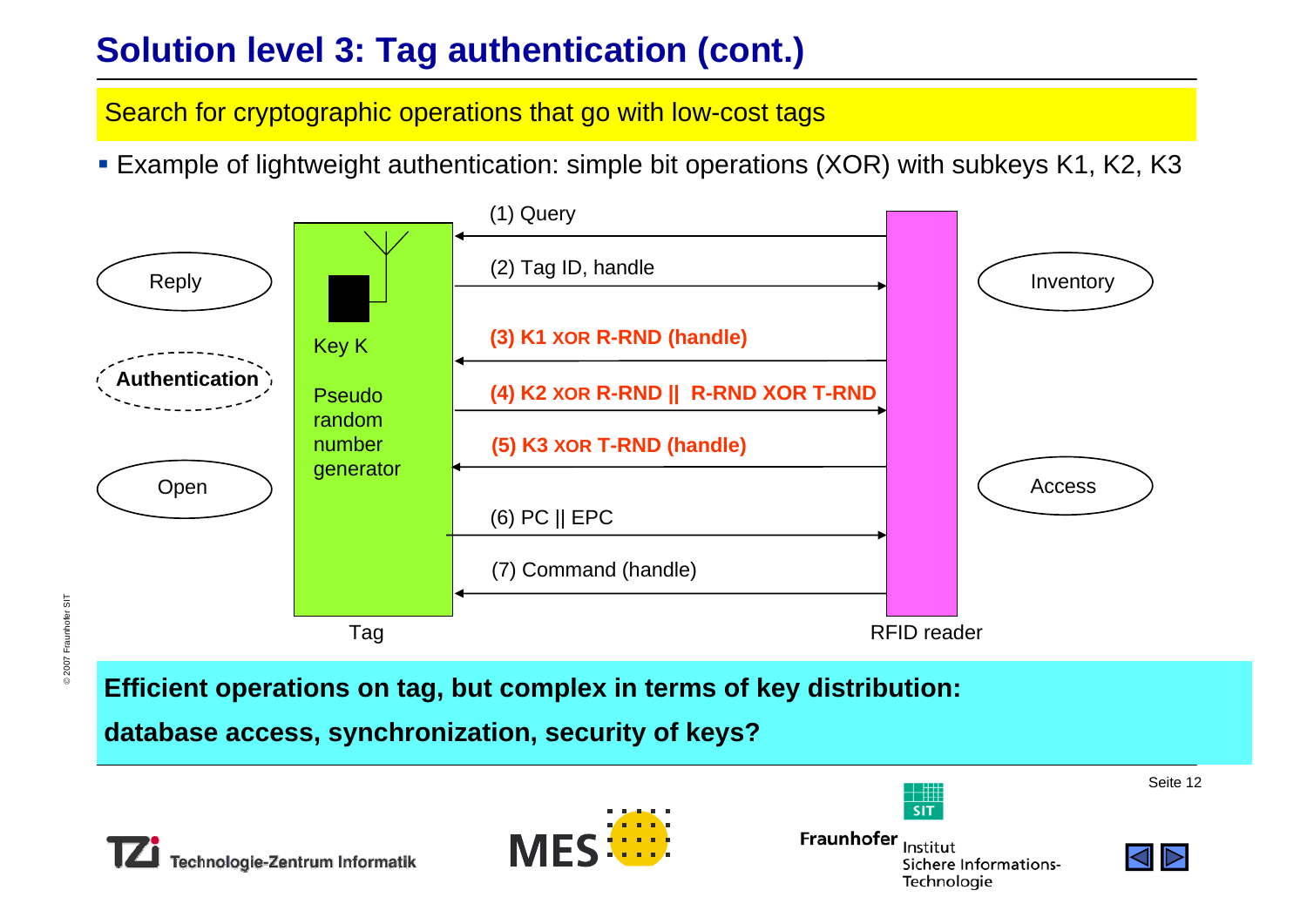# **Solution level 3: Tag authentication (cont.)**

Replace permanent cryptographic keys by something else, e.g.

#### **One-Time Codes**

- $\triangleright$  Simple XOR encryption and decryption
- ¾ Very secure mechanism, if code is truly random, secret and used only once
- $\triangleright$  Research: generation, synchronization

#### **Physical Uncloneable Functions (PUFs)**

- $\triangleright$  Uncontrollable differences during chip manufacturing
- $\triangleright$  Characteristic response to a certain input (like secret key operation)
- ¾ Storage of challenge-response pairs on server
- ¾ Research: voltage effects, suitable protocols



#### **One-Time Codes and physical fingerprints are promising approaches (long-term)**





Fraunhofer Institut Sichere Informations-Technologie

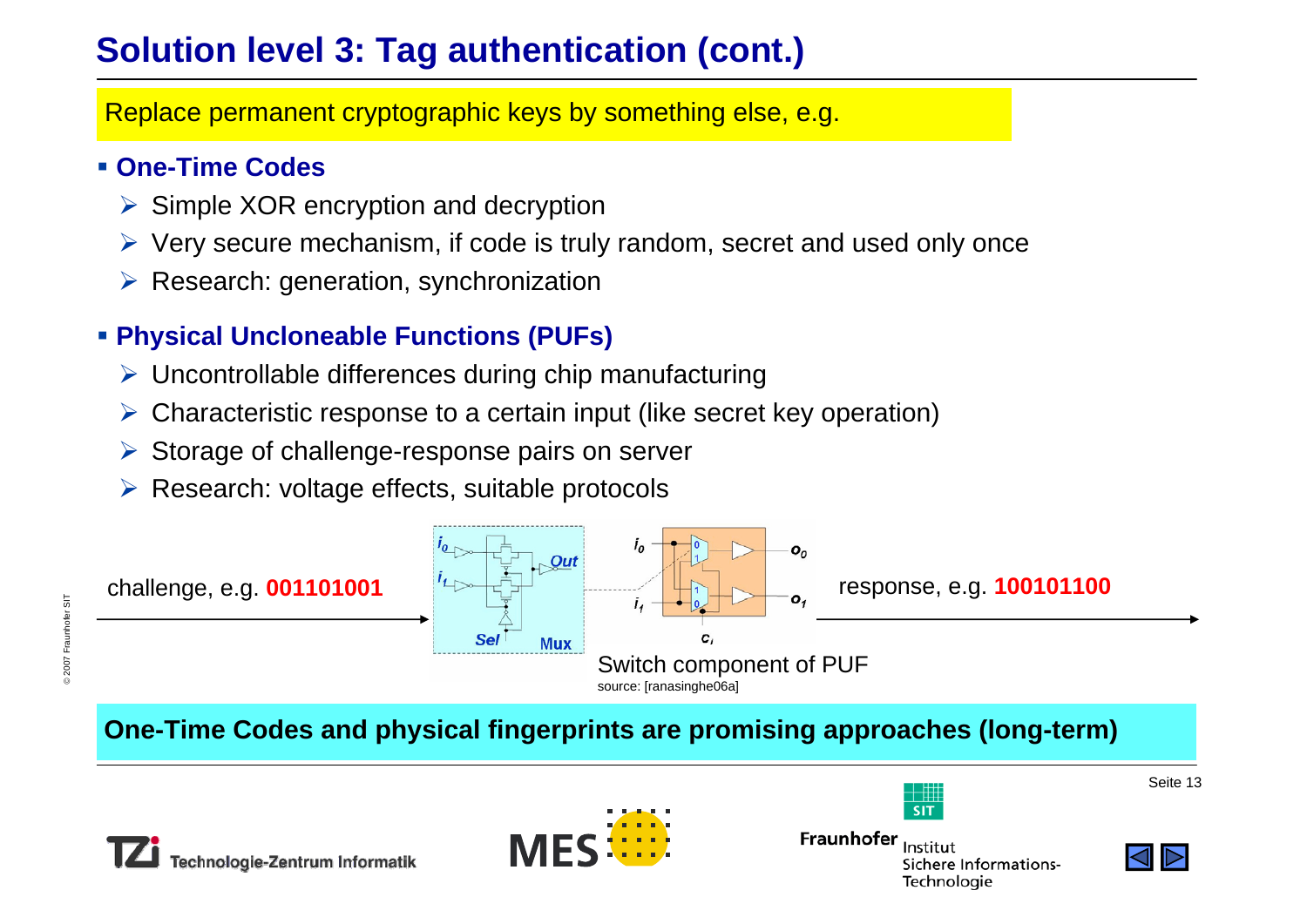## **Solution level 4: Product authentication**

Alternatives to static features on packaging (hologram, watermark, special design)

#### **Verifiable connection of tag with product e.g.**

- $\triangleright$  Signed tag data also printed on packaging
- $\triangleright$  Optical features of packaging shown in pedigree
- $\triangleright$  Tag inlays of sealed bottles

#### **Physical One-Way Functions (POWFs)**

- $\triangleright$  3-dim. microstructure with randomly embedded particles
- ► Unique interference pattern -> unique bit string ("fingerprint")
- $\triangleright$  Verification of the fingerprint (also stored on tag)







2007 Fraunhofer SIT 2007 Fraunhofer SIT



Fraunhofer Institut Sichere Informations-Technologie

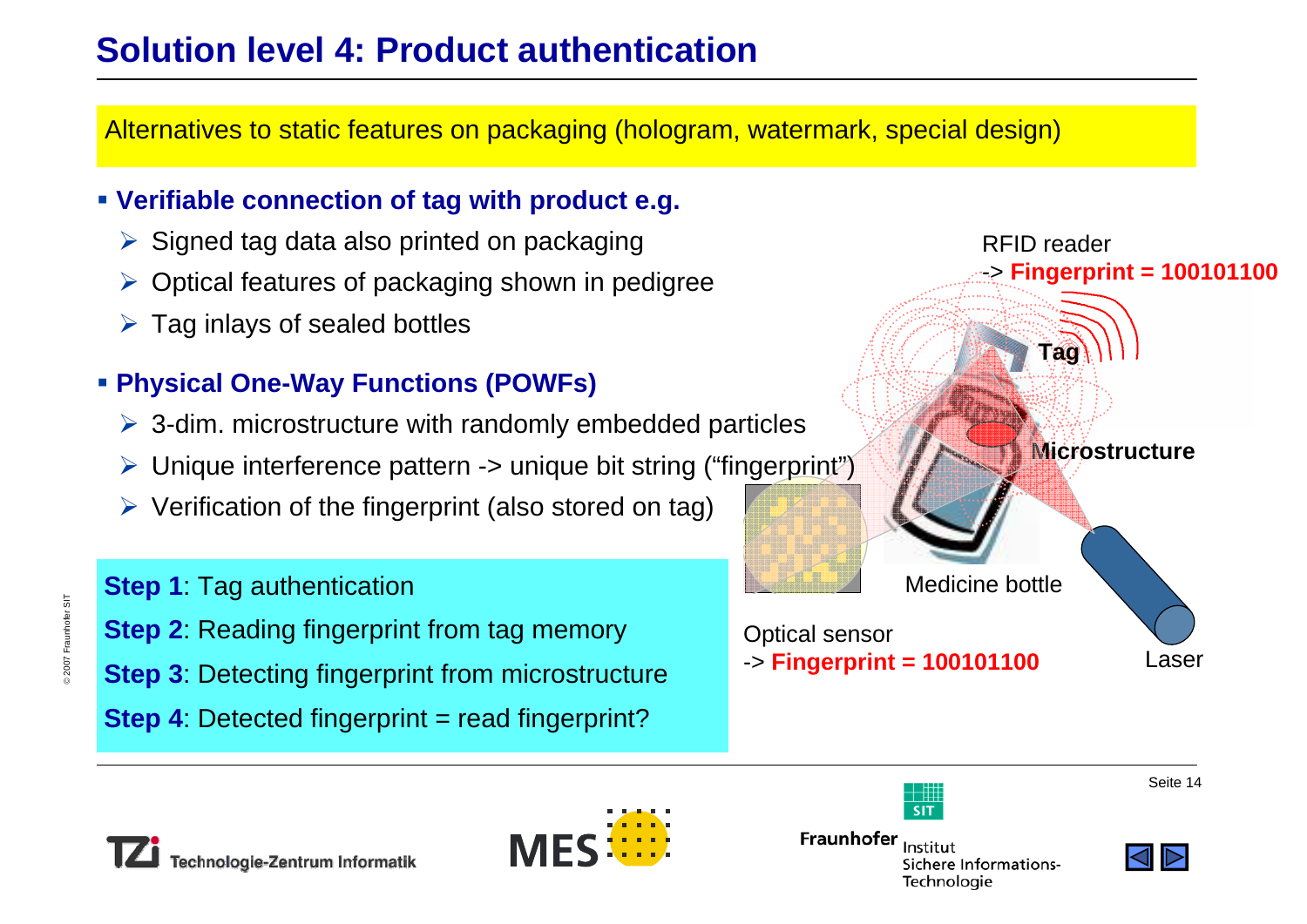#### **Summary**

- Pharmaceutical industry could be the first to introduce RFID on item-level
- Drug anti-counterfeiting is a promising RFID application scenario
- **Current solutions with tag identifiers & pedigree**
- New methods of tag and product authentication needed
- Physical fingerprints may complete solutions against counterfeiting in the long term





Fraunhofer Institut Sichere Informations-Technologie

 $\frac{1}{\mathsf{SIT}}$